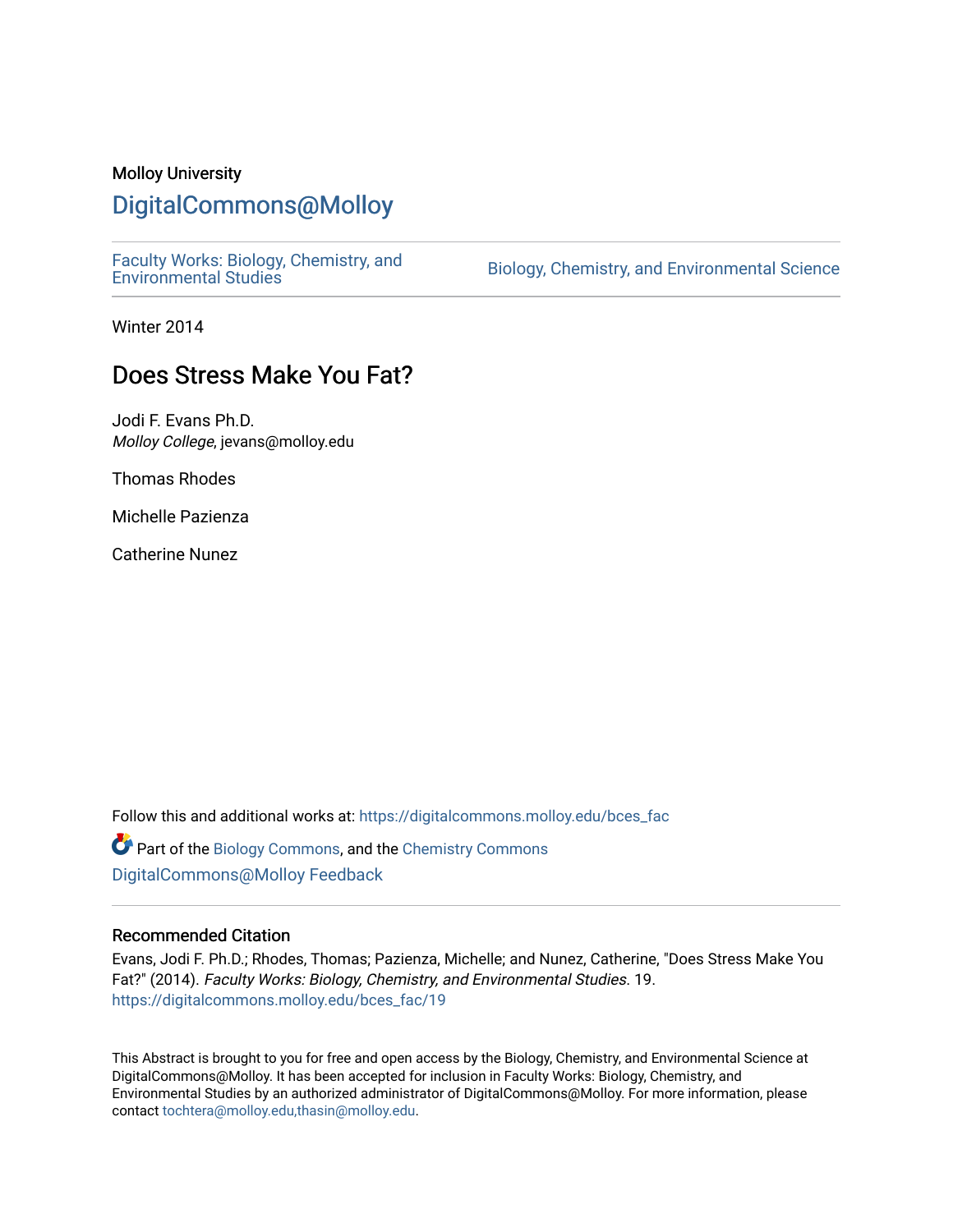

# 46th Annual MACUB Conference Bergen Community College Paramus, New Jersey October 26, 2013











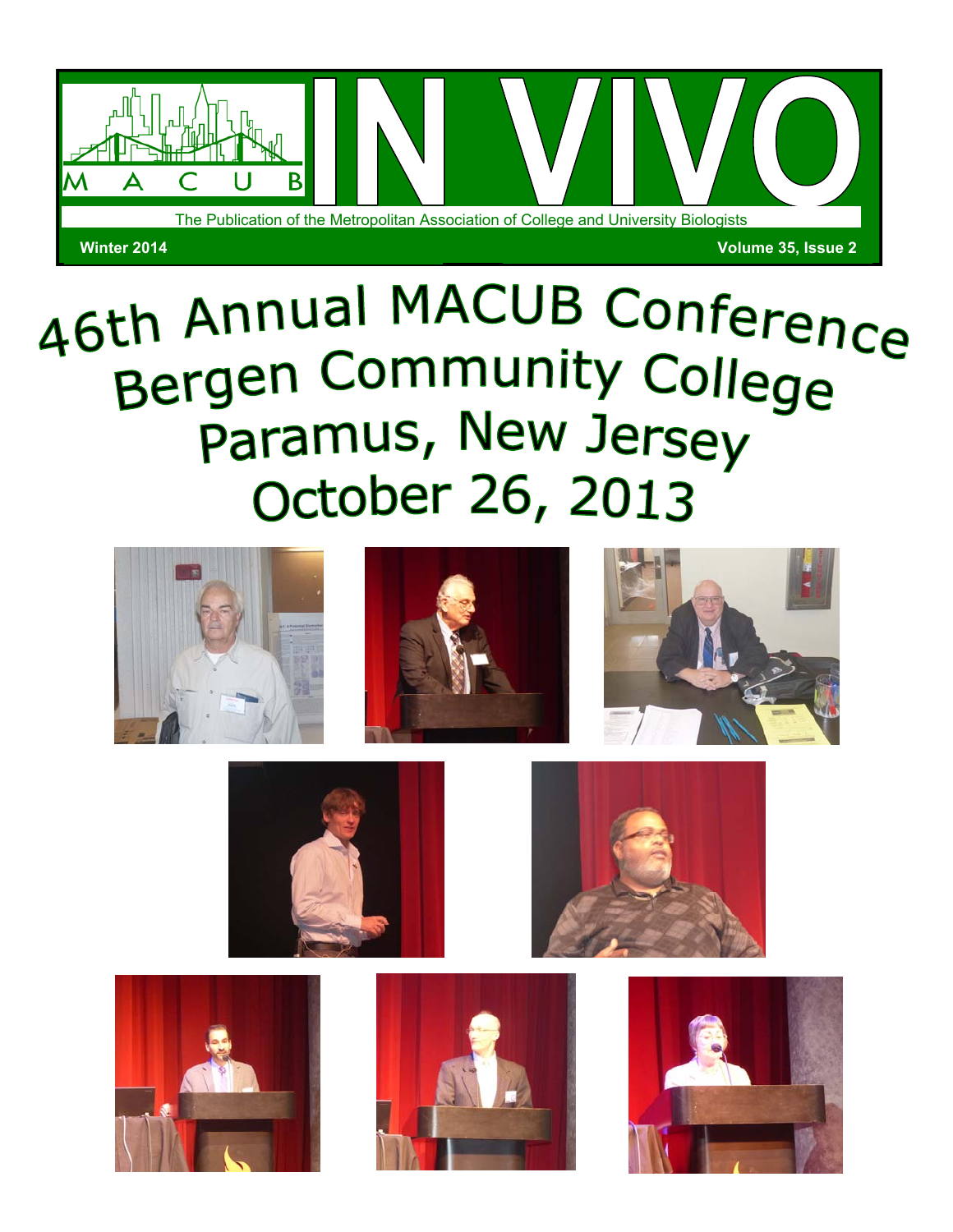## **The Metropolitan Association of College & University Biologists**

**Serving the Metropolitan New York Area for 47 Years**

> **MACUB 2013-2014 EXECUTIVE BOARD MEMBERS**

**PRESIDENT Prof. Gary Sarinsky Kingsborough Community College**

> **ViICE-PRESIDENT Dr. Kathleen Nolan Saint Francis College**

**TREASURER Dr. Gerhard Spory SUNY College at Farmingdale**

**CORRESPONDING SECRETARY Dr. Paul Russo Bloomfield College**

**RECORDING SECRETARY Dr. Margaret Carroll Medgar Evers College**

**MEMBERS-AT-LARGE Dr. Carol Biermann Kingsborough Community College Dr. Michael Palladino Monmouth University Dr. Dirk Vanderklein Montclair State University Dr. Donald Stearns Wagner College**

**2013 CONFERENCE CHAIR Robert Highley Bergen Community College**

**2012 CONFERENCE CHAIR Dr. Alan R. Schoenfeld Adelphi University**

**2011 CONFERENCE CHAIR Dr. Tin-Chun Chu Co-Chair Dr. Angela V. Klaus Seton Hall University**

> *IN VIVO EDITOR*  **Dr. Edward Catapane Medgar Evers College**

**AWARDS CHAIR Dr. Anthony DePass Long Island University**

**ARCHIVIST Dr. Kumkum Prabhakar Nassau Community College**

#### **Instructions for Authors**

*IN VIVO* is published three times yearly during the Fall, Winter, and Spring. Original research articles in the field of biology in addition to original articles of general interest to faculty and students may be submitted to the editor to be considered for publication. Manuscripts can be in the form of a) full length manuscripts, b) mini-reviews or c) short communications of particularly significant and timely information. Manuscripts will be evaluated by two reviewers.

 Articles can be submitted electronically to *invivo@mec.cuny.edu* or mailed as a printed copy (preferably with a diskette that contains the file) to the Editorial Board at Medgar Evers College. All submissions should be formatted double spaced with 1 inch margins. The title of the article, the full names of each author, their academic affiliations and addresses, and the name of the person to whom correspondence should be sent must be given. As a rule, full length articles should include a brief abstract and be divided into the following sections: introduction, materials and methods, results, discussion, acknowledgments and references. Reviews and short communications can be arranged differently. References should be identified in the text by using numerical superscripts in consecutive order. In the reference section, references should be arranged in the order that they appeared in the text using the following format: last name, initials., year of publication. title of article, journal volume number: page numbers. (eg. - <sup>1</sup>Hassan, M. and V. Herbert, 2000. Colon Cancer. *In Vivo* **32:** 3 - 8). For books the order should be last name, initial, year of publication, title of book in italics, publisher and city, and page number referred to. (eg. - Prosser, C.L., 1973. *Comparative Animal Physiology*, Saunders Co., Philadelphia, p 59.). Abbreviations and technical jargon should be avoided. Tables and figures should be submitted on separate pages with the desired locations in the text indicated in the margins.

### **IN VIVO Editorial Board**

**Editor: Dr. Edward J. Catapane, Medgar Evers College** 

**Associate Editors: Dr. Ann Brown, Dr. Margaret A. Carroll, Medgar Evers College**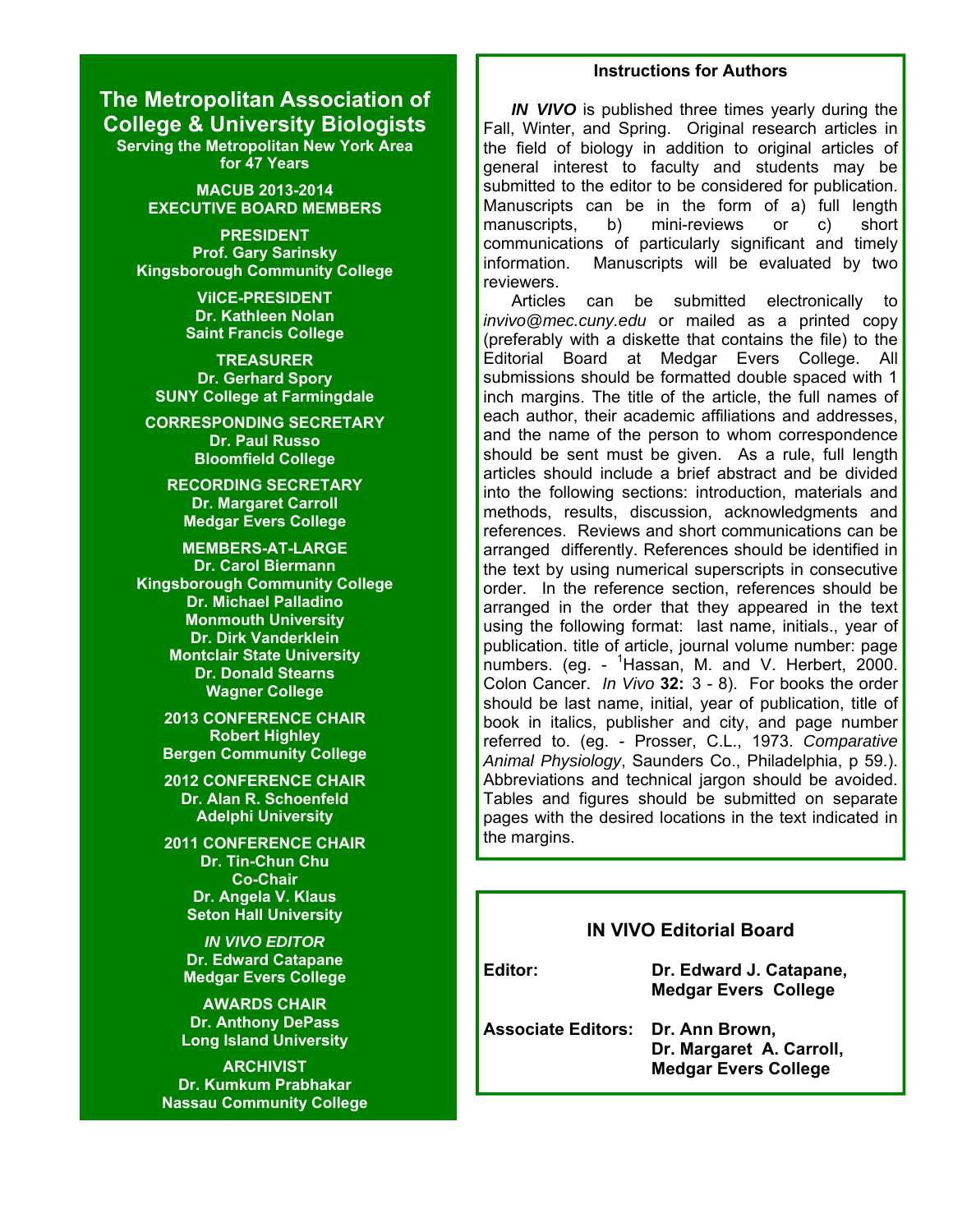# **In This Issue:**

| <b>MACUB 2013-2014 Executive Board</b>                         | inside cover      |
|----------------------------------------------------------------|-------------------|
| <b>Instruction for Authors</b>                                 | inside cover      |
| <b>MACUB 2013 Conference Poster Presentation Award Winners</b> | 32                |
| <b>MACUB 2013 Conference Poster Abstracts</b>                  | 37                |
| <b>MACUB 2013 Conference Member Presentations</b>              | 81                |
| <b>Conference Highlights</b>                                   | 84                |
| 2014 Benjamin Cummings/MACUB Student Research Grants           | 85                |
| <b>Affiliate Members</b>                                       | inside back cover |

**2014 Benjamin Cummings/MACUB Student Research Grants** 

**Application is now open** 

# **see page 85**